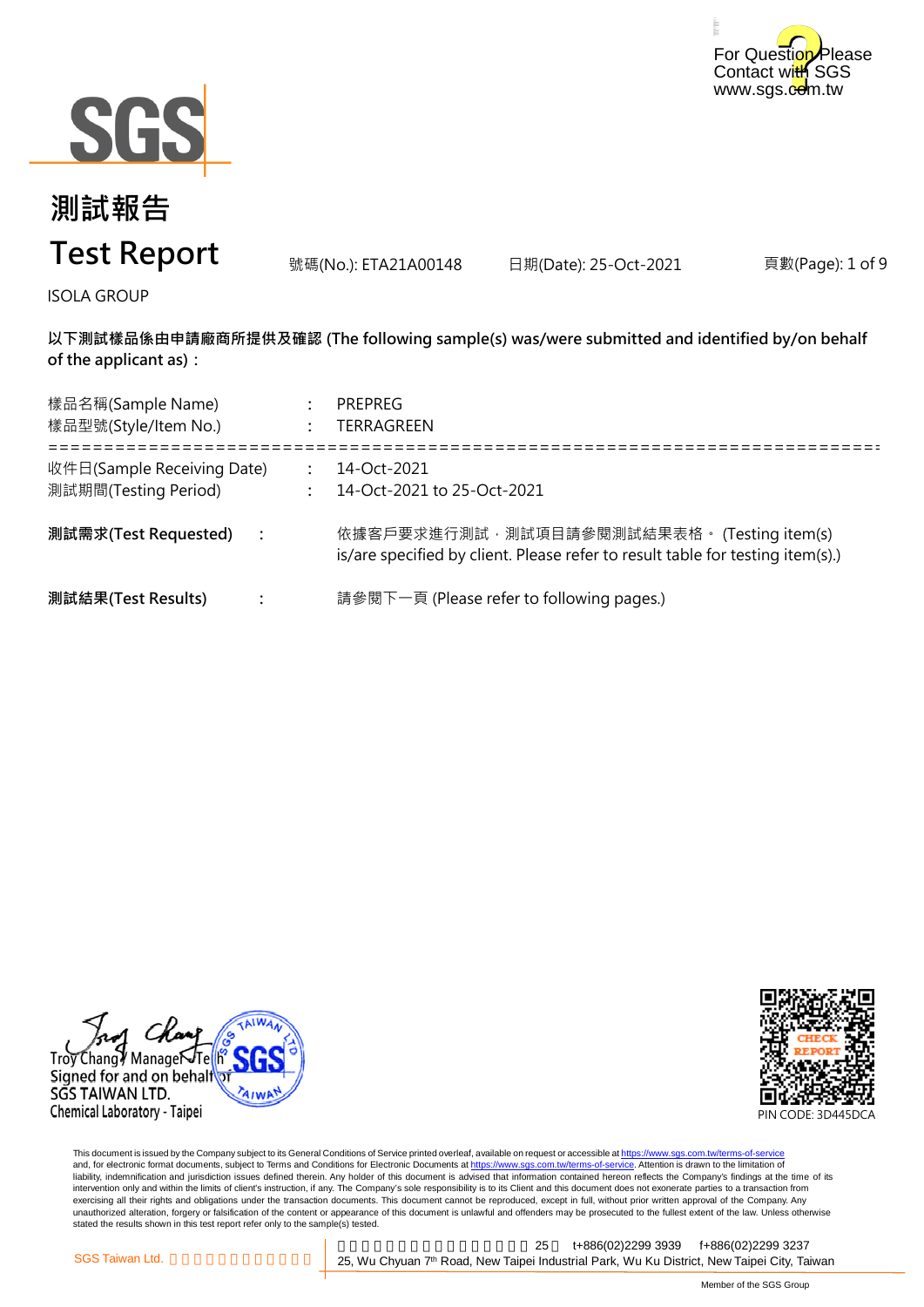

# **測試報告**

### **Test Report**

號碼(No.): ETA21A00148 日期(Date): 25-Oct-2021 頁數(Page): 2 of 9

ISOLA GROUP

### **測試部位敘述 (Test Part Description)**

No.1 **:** 黃色片狀 (YELLOW SHEET)

**測試結果 (Test Results)**

| 測試項目                                                                      | 測試方法                                                                                                                 | 單位     | <b>MDL</b>      | 結果       |
|---------------------------------------------------------------------------|----------------------------------------------------------------------------------------------------------------------|--------|-----------------|----------|
| (Test Items)                                                              | (Method)                                                                                                             | (Unit) |                 | (Result) |
|                                                                           |                                                                                                                      |        |                 | No.1     |
| 氟 (F) (Fluorine (F)) (CAS No.: 14762-94-<br>8)                            |                                                                                                                      | mg/kg  | 50              | 967      |
| [氯 (Cl) (Chlorine (Cl)) (CAS No.: 22537-<br>$15-1)$                       | 參考BS EN 14582: 2016, 以離子層析儀分析。<br>(With reference to BS EN 14582: 2016, analysis<br>was performed by IC.)            | mg/kg  | 50              | 72.5     |
| 溴 (Br) (Bromine (Br)) (CAS No.: 10097-<br>$32-2)$                         |                                                                                                                      | mg/kg  | $\overline{50}$ | 400      |
| [碘 (I) (lodine (I)) (CAS No.: 14362-44-8)                                 |                                                                                                                      | mg/kg  | 50              | n.d.     |
| 全氟辛烷磺酸及其鹽類 (PFOS and its<br>salts) (CAS No.: 1763-23-1 and its salts)     | 參考US EPA 3550C: 2007, 以液相層析儀/質譜儀<br>分析 · (With reference to US EPA 3550C: 2007,<br>analysis was performed by LC/MS.) | mg/kg  | 10              | n.d.     |
| 全氟辛酸及其鹽類 (PFOA and its salts)<br>(CAS No.: 335-67-1 and its salts)        |                                                                                                                      | mg/kg  | 10              | n.d.     |
| 四溴雙酚-A (TBBP-A)<br>(Tetrabromobisphenol A (TBBP-A))<br>(CAS No.: 79-94-7) | 參考RSTS-E&E-121, 以液相層析儀/質譜儀分析。<br>(With reference to RSTS-E&E-121, analysis was<br>performed by LC/MS.)               | mg/kg  | 10              | n.d.     |
| 雙酚A (Bisphenol A) (CAS No.: 80-05-7)                                      | 參考RSTS-CHEM-239-1, 以液相層析串聯質譜儀<br>分析。(With reference to RSTS-CHEM-239-1,<br>analysis was performed by LC/MS/MS.)      | mg/kg  | $\overline{1}$  | n.d.     |
| 錫 (Sn) (Tin (Sn)) (CAS No.: 7440-31-5)                                    |                                                                                                                      | mg/kg  | $\overline{2}$  | n.d.     |
| - 銻 (Sb) (Antimony (Sb)) (CAS No.: 7440-<br>$36-0$                        |                                                                                                                      | mg/kg  | $\overline{2}$  | n.d.     |
| 磷 (P) (Phosphorus (P)) (CAS No.: 7723-<br>$14-0$                          | 參考US EPA 3052: 1996, 以感應耦合電漿發射光<br>譜儀分析。(With reference to US EPA 3052:<br>1996, analysis was performed by ICP-OES.) | mg/kg  | $\overline{2}$  | 14100    |
| 鎳 (Ni) (Nickel (Ni)) (CAS No.: 7440-02-<br>(0)                            |                                                                                                                      | mg/kg  | $\overline{2}$  | n.d.     |
| 鈹 (Be) (Beryllium (Be)) (CAS No.: 7440-<br>$41 - 7$                       |                                                                                                                      | mg/kg  | $\overline{2}$  | n.d.     |
| 砷 (As) (Arsenic (As)) (CAS No.: 7440-<br>$38-2)$                          |                                                                                                                      | mg/kg  | $\overline{2}$  | n.d.     |

This document is issued by the Company subject to its General Conditions of Service printed overleaf, available on request or accessible at <u>https://www.sgs.com.tw/terms-of-service</u><br>and, for electronic format documents, su liability, indemnification and jurisdiction issues defined therein. Any holder of this document is advised that information contained hereon reflects the Company's findings at the time of its liability, indemnification and intervention only and within the limits of client's instruction, if any. The Company's sole responsibility is to its Client and this document does not exonerate parties to a transaction from exercising all their rights and obligations under the transaction documents. This document cannot be reproduced, except in full, without prior written approval of the Company. Any<br>unauthorized alteration, forgery or falsif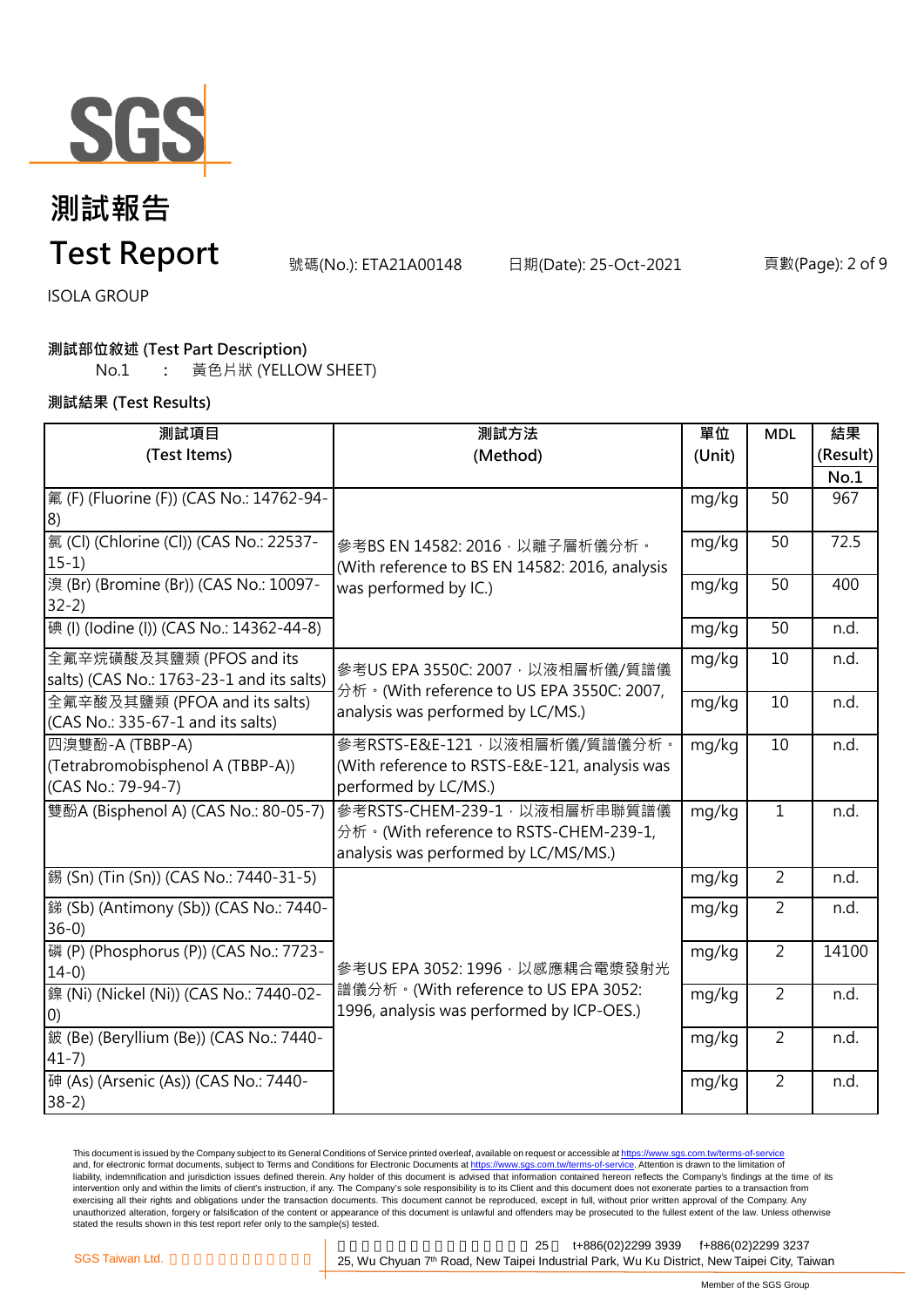

# **測試報告**

### **Test Report**

號碼(No.): ETA21A00148 日期(Date): 25-Oct-2021 頁數(Page): 3 of 9

ISOLA GROUP

| 測試項目<br>(Test Items)                                  | 測試方法<br>(Method)                                                                                                              | 單位<br>(Unit) | <b>MDL</b> | 結果<br>(Result)<br>No.1 |
|-------------------------------------------------------|-------------------------------------------------------------------------------------------------------------------------------|--------------|------------|------------------------|
| 總揮發性有機物質 / Total Volatile<br>Organic Compounds (TVOC) | 以頂空氣體進樣裝置,連接氣相層析儀/質譜儀檢<br>測. / Analysis was performed by Headspace<br> linked GC/MS. (測試條件 / Test Condition: 90℃,<br>30 mins) | ug/g         |            | 1.53                   |

### **備註(Note):**

- 1. mg/kg = ppm;0.1wt% = 1000ppm
- 2. MDL = Method Detection Limit (方法偵測極限值)
- 3. n.d. = Not Detected (未檢出) ; 小於MDL / Less than MDL
- 4. "-" = Not Regulated (無規格值)
- 5. 全氟辛烷磺酸及其鹽類包含 (PFOS and its salts including) : CAS No.: 29081-56-9, 2795-39-3, 29457-72-5, 70225-14-8, 56773-42-3, 251099-16-8, 307-35-7.
- 6. 全氟辛酸及其鹽類包含 (PFOA and its salts including) : CAS No.: 3825-26-1, 335-95-5, 2395-00-8, 335-93-3, 335-66-0.

This document is issued by the Company subject to its General Conditions of Service printed overleaf, available on request or accessible at https://www.sgs.com.tw/terms-of-service and, for electronic format documents, subject to Terms and Conditions for Electronic Documents at https://www.sgs.com.tw/terms-of-service. Attention is drawn to the limitation of liability, indemnification and jurisdiction issues defined therein. Any holder of this document is advised that information contained hereon reflects the Company's findings at the time of its intervention only and within the limits of client's instruction, if any. The Company's sole responsibility is to its Client and this document does not exonerate parties to a transaction from exercising all their rights and obligations under the transaction documents. This document cannot be reproduced, except in full, without prior written approval of the Company. Any<br>unauthorized alteration, forgery or falsif stated the results shown in this test report refer only to the sample(s) tested.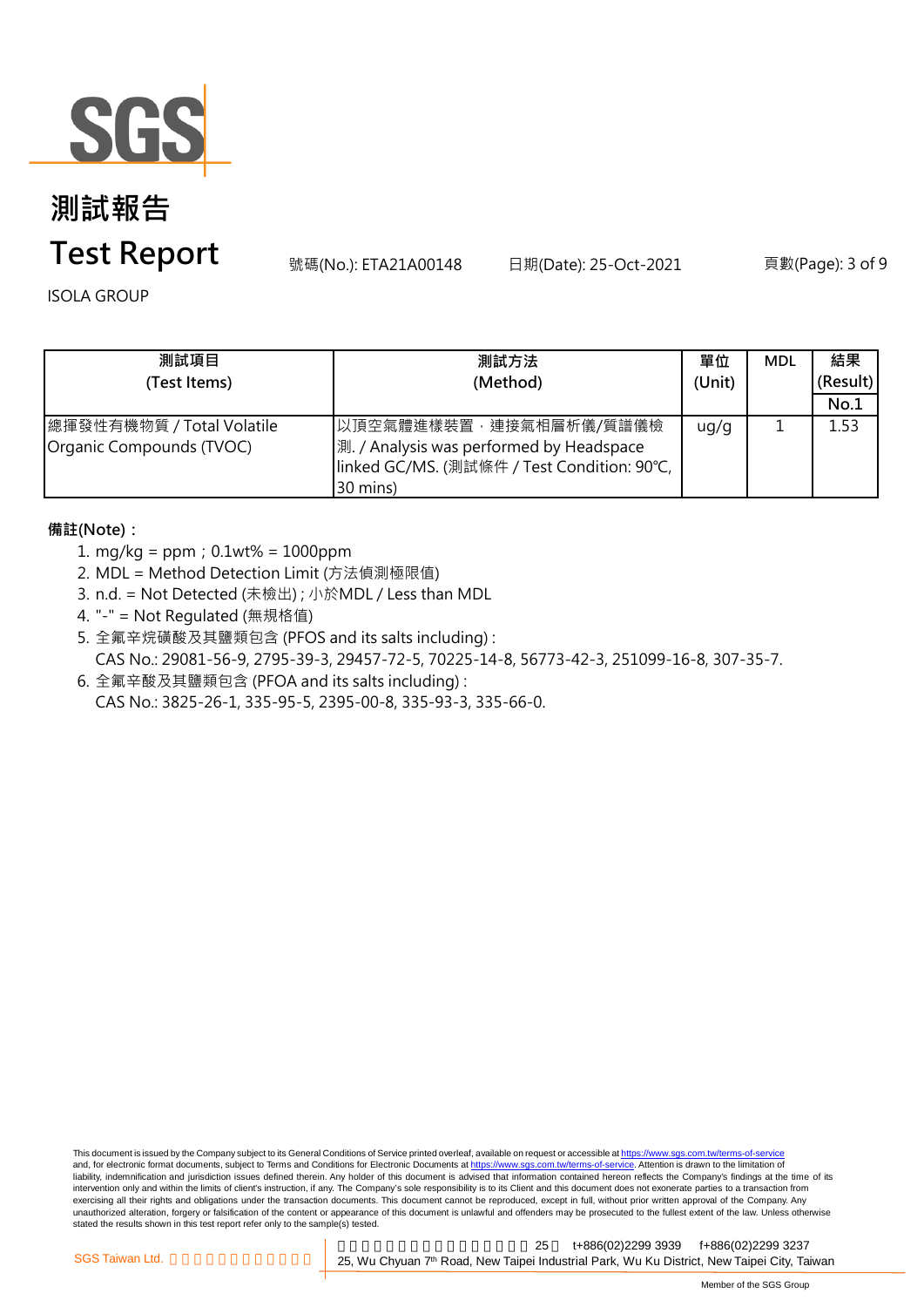

號碼(No.): ETA21A00148 日期(Date): 25-Oct-2021 頁數(Page): 4 of 9

ISOLA GROUP

#### **鹵素分析流程圖 / Analytical flow chart - Halogen**



This document is issued by the Company subject to its General Conditions of Service printed overleaf, available on request or accessible at <u>https://www.sgs.com.tw/terms-of-service</u><br>and, for electronic format documents, su liability, indemnification and jurisdiction issues defined therein. Any holder of this document is advised that information contained hereon reflects the Company's findings at the time of its intervention only and within the limits of client's instruction, if any. The Company's sole responsibility is to its Client and this document does not exonerate parties to a transaction from exercising all their rights and obligations under the transaction documents. This document cannot be reproduced, except in full, without prior written approval of the Company. Any<br>unauthorized alteration, forgery or falsif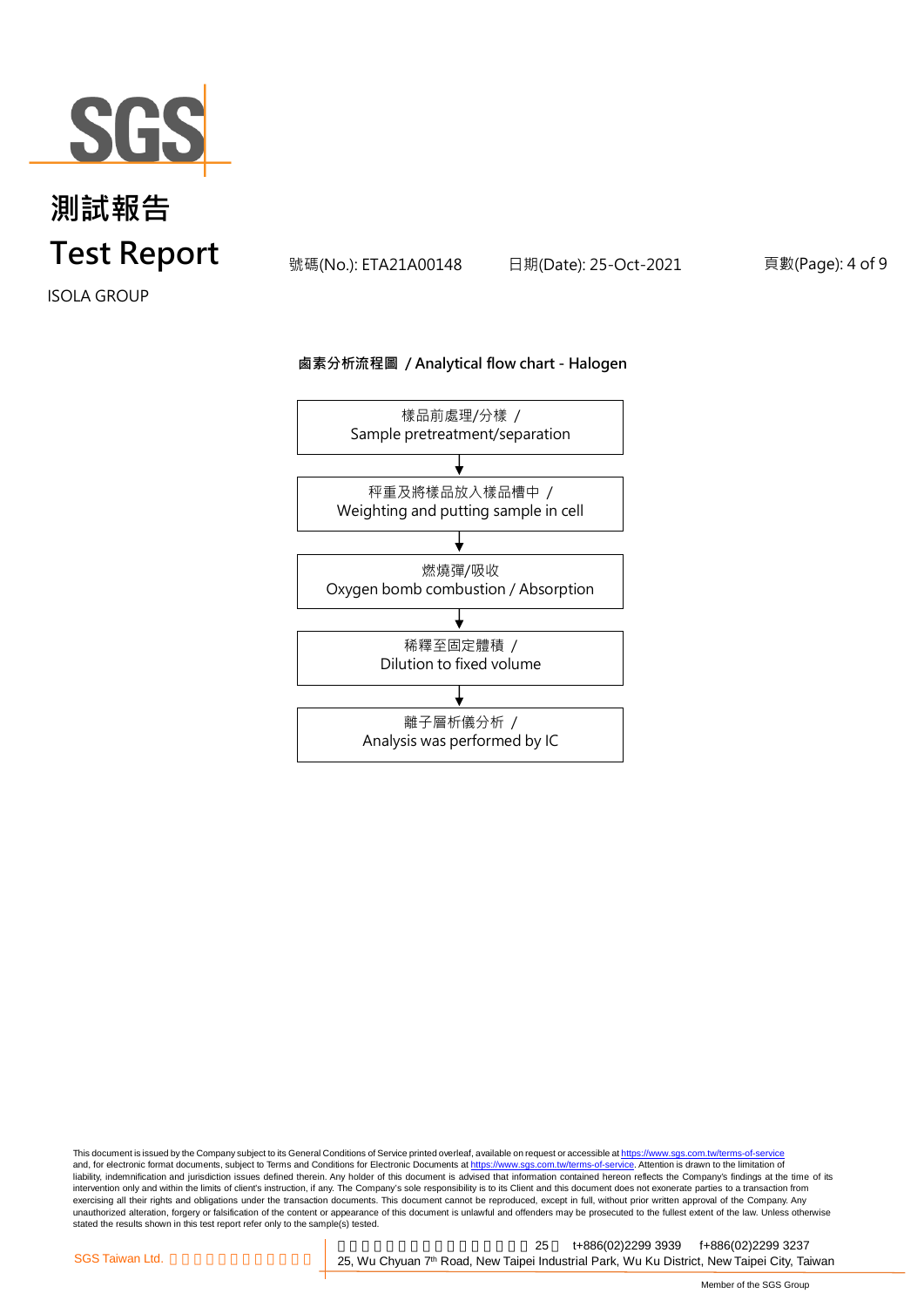

號碼(No.): ETA21A00148 日期(Date): 25-Oct-2021 頁數(Page): 5 of 9

ISOLA GROUP

### **全氟辛酸/全氟辛烷磺酸分析流程圖 / Analytical flow chart - PFOA/PFOS**



This document is issued by the Company subject to its General Conditions of Service printed overleaf, available on request or accessible at <u>https://www.sgs.com.tw/terms-of-service</u><br>and, for electronic format documents, su liability, indemnification and jurisdiction issues defined therein. Any holder of this document is advised that information contained hereon reflects the Company's findings at the time of its intervention only and within the limits of client's instruction, if any. The Company's sole responsibility is to its Client and this document does not exonerate parties to a transaction from exercising all their rights and obligations under the transaction documents. This document cannot be reproduced, except in full, without prior written approval of the Company. Any<br>unauthorized alteration, forgery or falsif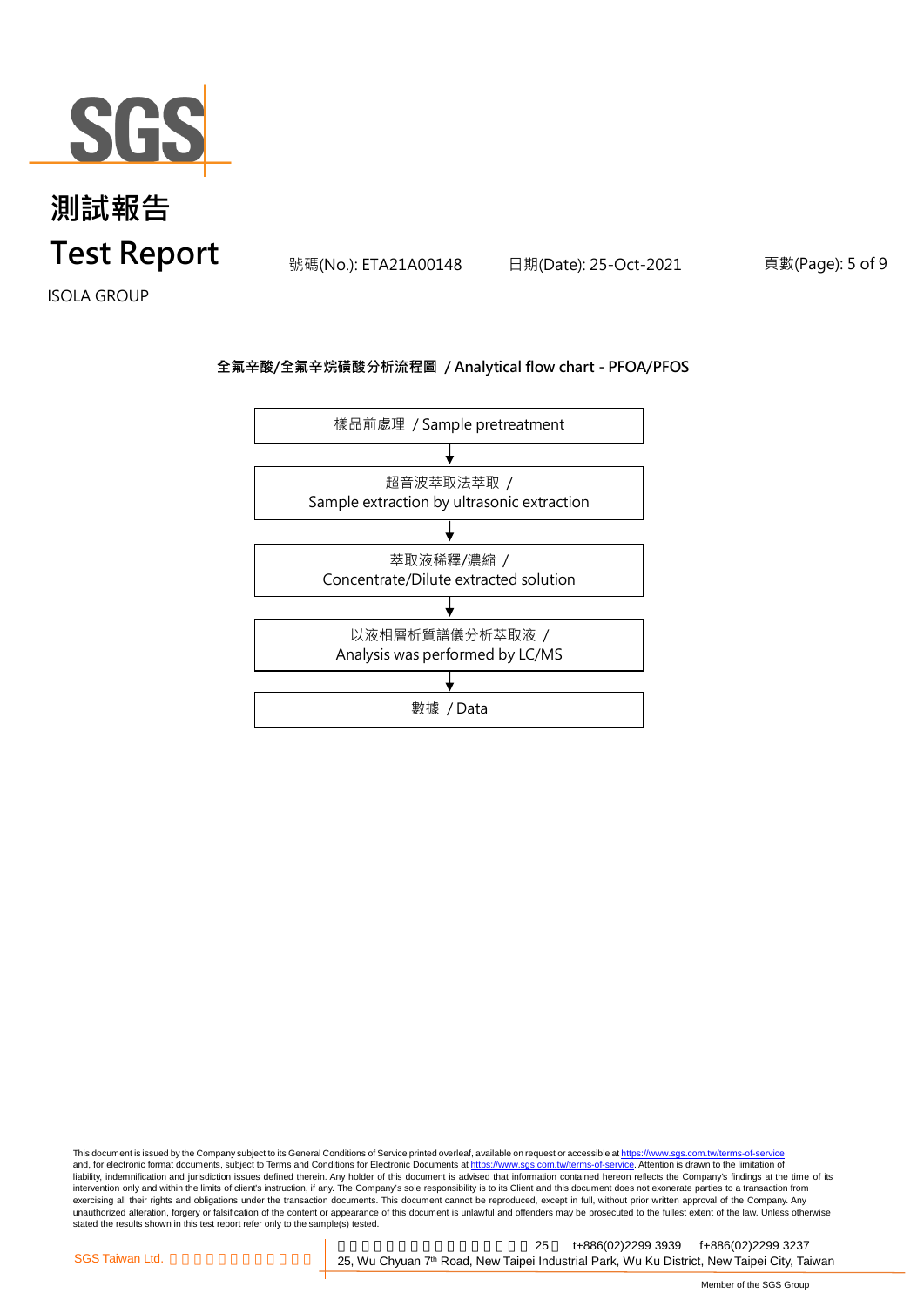

號碼(No.): ETA21A00148 日期(Date): 25-Oct-2021 頁數(Page): 6 of 9

ISOLA GROUP

#### **四溴雙酚-A 分析流程圖 / Analytical flow chart - TBBP-A**



This document is issued by the Company subject to its General Conditions of Service printed overleaf, available on request or accessible at <u>https://www.sgs.com.tw/terms-of-service</u><br>and, for electronic format documents, su liability, indemnification and jurisdiction issues defined therein. Any holder of this document is advised that information contained hereon reflects the Company's findings at the time of its intervention only and within the limits of client's instruction, if any. The Company's sole responsibility is to its Client and this document does not exonerate parties to a transaction from exercising all their rights and obligations under the transaction documents. This document cannot be reproduced, except in full, without prior written approval of the Company. Any<br>unauthorized alteration, forgery or falsif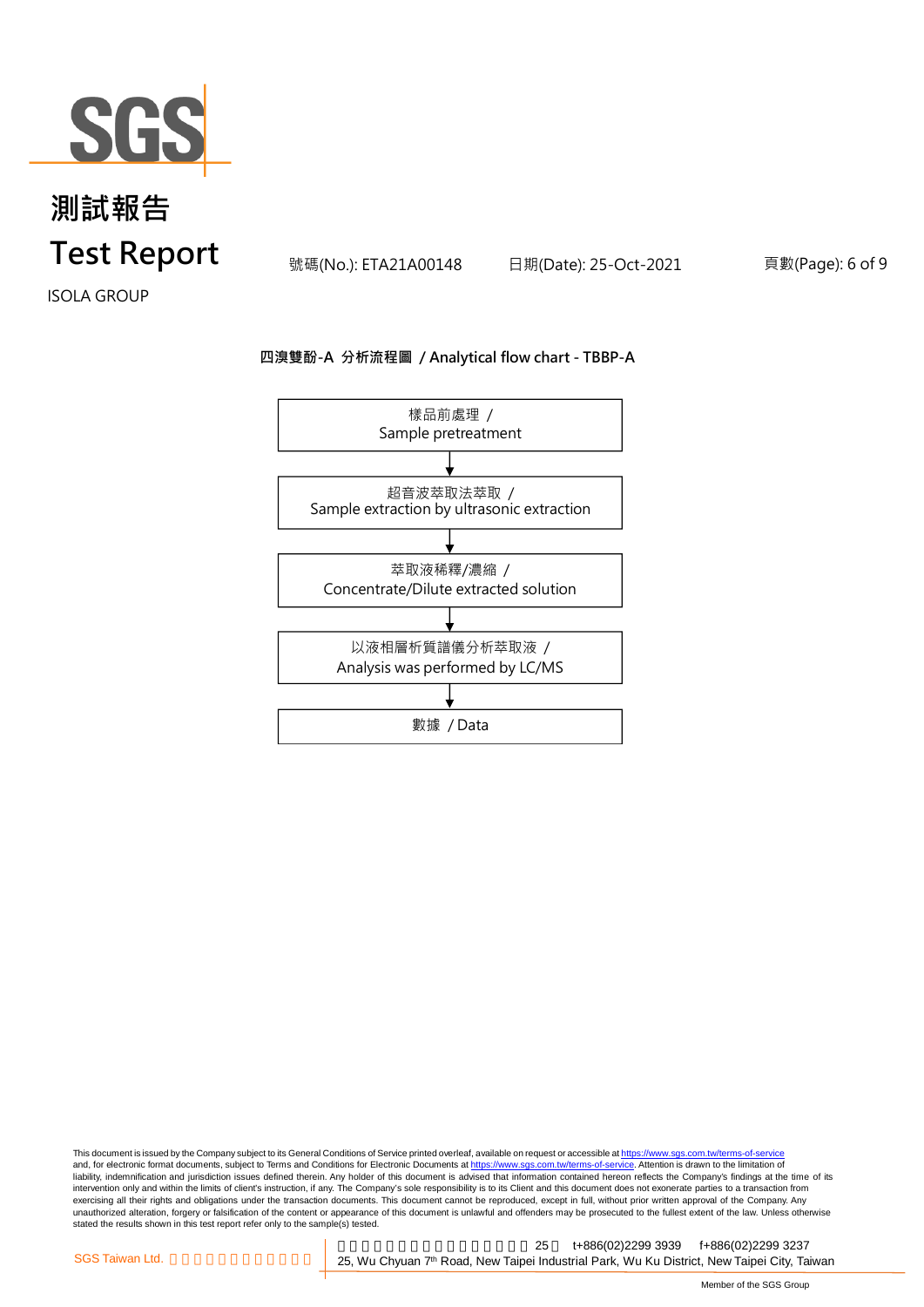

號碼(No.): ETA21A00148 日期(Date): 25-Oct-2021 頁數(Page): 7 of 9

ISOLA GROUP

#### **雙酚A分析流程圖 / Analytical flow chart - Bisphenol A**



This document is issued by the Company subject to its General Conditions of Service printed overleaf, available on request or accessible at <u>https://www.sgs.com.tw/terms-of-service</u><br>and, for electronic format documents, su liability, indemnification and jurisdiction issues defined therein. Any holder of this document is advised that information contained hereon reflects the Company's findings at the time of its intervention only and within the limits of client's instruction, if any. The Company's sole responsibility is to its Client and this document does not exonerate parties to a transaction from exercising all their rights and obligations under the transaction documents. This document cannot be reproduced, except in full, without prior written approval of the Company. Any<br>unauthorized alteration, forgery or falsif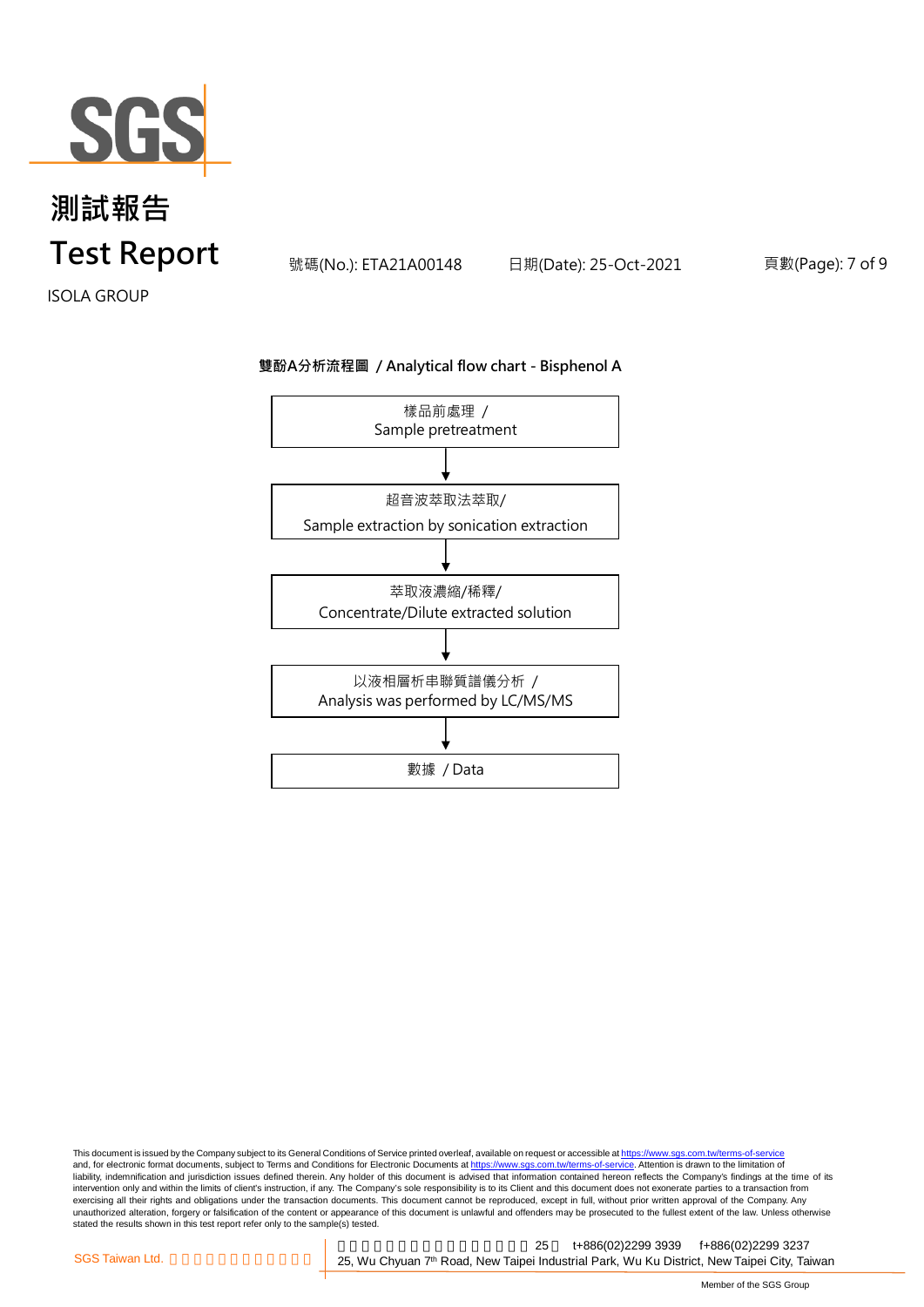

號碼(No.): ETA21A00148 日期(Date): 25-Oct-2021 頁數(Page): 8 of 9

ISOLA GROUP

#### **元素(含重金屬)分析流程圖 / Analytical flow chart of Elements (Heavy metal included)**

根據以下的流程圖之條件,樣品已完全溶解。

These samples were dissolved totally by pre-conditioning method according to below flow chart.

【參考方法/Reference method:US EPA 3051A、US EPA 3052】



\* US EPA 3051A 方法未添加氫氟酸 / US EPA 3051A method does not add HF.

This document is issued by the Company subject to its General Conditions of Service printed overleaf, available on request or accessible at https://www.sgs.com.tw/terms-of-service and, for electronic format documents, subject to Terms and Conditions for Electronic Documents at https://www.sgs.com.tw/terms-of-service. Attention is drawn to the limitation of liability, indemnification and jurisdiction issues defined therein. Any holder of this document is advised that information contained hereon reflects the Company's findings at the time of its intervention only and within the limits of client's instruction, if any. The Company's sole responsibility is to its Client and this document does not exonerate parties to a transaction from exercising all their rights and obligations under the transaction documents. This document cannot be reproduced, except in full, without prior written approval of the Company. Any<br>unauthorized alteration, forgery or falsif